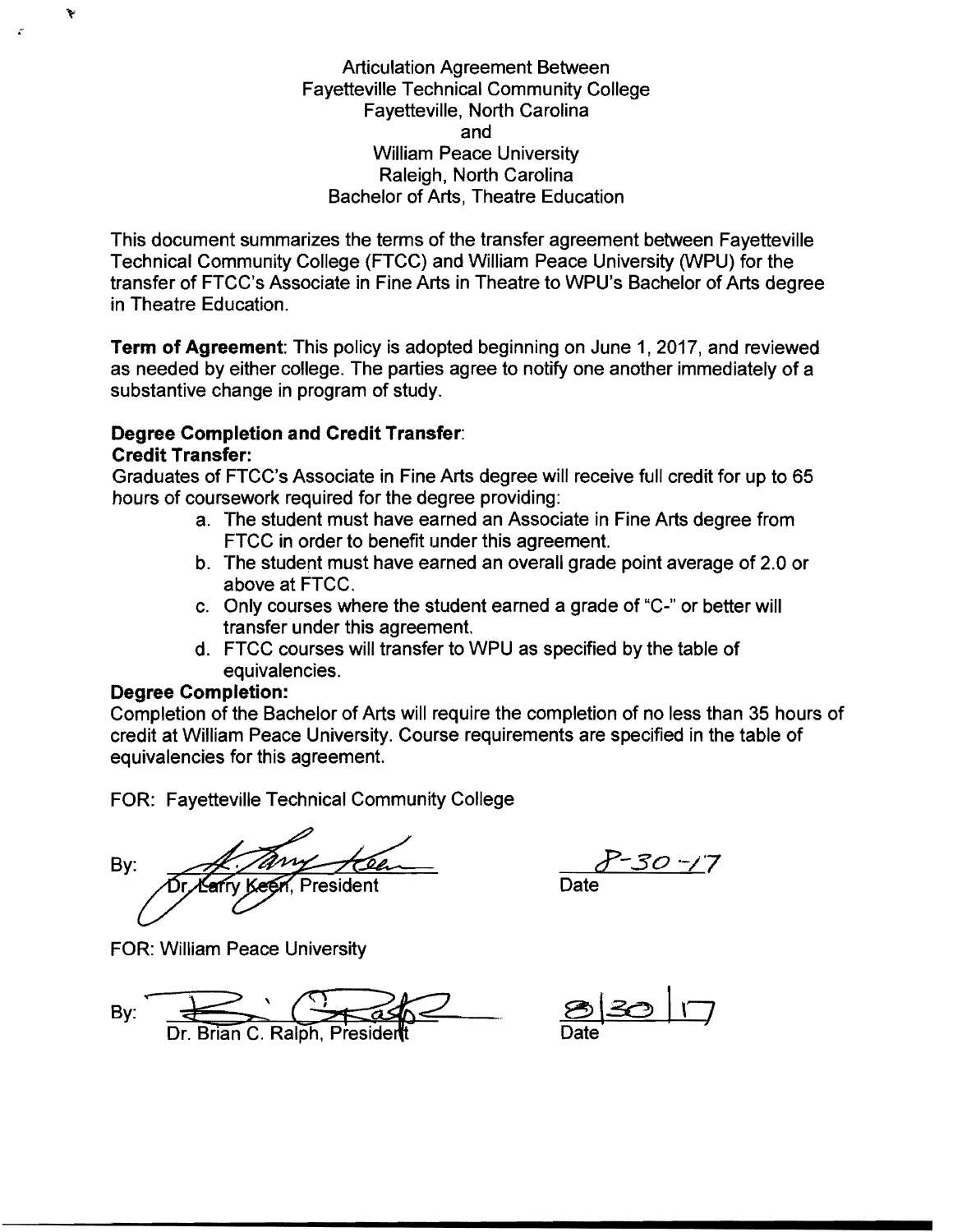## **FAYETIEVILLE TECH** A.F.A **IN THEATRE TO WILLIAM PEACE UNIVERSITY** B.A **IN THEATRE EDUCATION** .....,

| <b>Liberal Education: Core Requirements</b>                   |             |                    |                       |             |
|---------------------------------------------------------------|-------------|--------------------|-----------------------|-------------|
|                                                               |             |                    |                       |             |
| <b>ENG 112 English Composition I</b>                          | 3 sem. hrs. | <b>ENG 111</b>     | Required              | <b>FTCC</b> |
| <b>ENG 200 Level Literature Course</b>                        |             |                    |                       |             |
| ENG 211 British Literature before 1700                        |             | <b>ENG 241</b>     |                       |             |
| <b>ENG 212 British Literature after 1700</b>                  | 3 sem. hrs. | <b>ENG 242</b>     | Optional              | FTCC or WPU |
| <b>ENG 216 American Literature after 1700</b>                 |             | <b>ENG 231</b>     |                       |             |
| ENG 220 World Literature before 1700 (CTC-NW)                 |             |                    |                       |             |
| ENG 221 World Literature before 1700 (CTC-NW)                 |             |                    |                       |             |
| ENG 300 upper-level writing course                            | 3 sem. hrs. | N/A                | N/A                   | <b>WPU</b>  |
| <b>ENG 400-L senior Writing Lab</b>                           | 1 sem. hrs. | N/A                | N/A                   | <b>WPU</b>  |
|                                                               |             |                    |                       |             |
| Environ (Acceptor II) semencements i                          |             |                    |                       |             |
| <b>MAT 201 Statistics</b>                                     | 3 sem. hrs. | <b>MAT 152</b>     | Take as MATH elective | <b>FTCC</b> |
| Natural Sciences Lab Course                                   |             |                    |                       |             |
| PHY 211 Physics I                                             |             | <b>PHY 110 BIO</b> | Required              | <b>FTCC</b> |
| ANT 216 Biological Anthropology                               | 4 sem. hrs. | 110                |                       |             |
| <b>BIO 101 Principals of Biology</b>                          |             | <b>BIO 111</b>     |                       |             |
| CHE 111 General Chemistry I                                   |             | <b>CHM 151</b>     |                       |             |
| CHE 112 General Chemistry II                                  |             |                    |                       |             |
| <b>Social Sciences Course</b>                                 |             |                    |                       |             |
| PSY 101 General Psychology                                    | 3 sem. hrs. | <b>PSY 150</b>     | Required              | <b>FTCC</b> |
| <b>ANT 214 Cultural Anthropology</b>                          |             | <b>ANT 220</b>     |                       |             |
| ANT 218 Archaeology: People & The Past                        |             | <b>ANT 240</b>     |                       |             |
|                                                               |             |                    |                       |             |
| THE PERSON NEWSFILM                                           |             |                    |                       |             |
| PDS 100 1st Year Experience                                   | 1 sem. hrs. | <b>ACA 122</b>     | Required              | <b>FTCC</b> |
| PHL 400 Interdisciplinary Ethics Seminar                      | 3 sem. hrs. | N/A                | N/A                   | <b>WPU</b>  |
|                                                               |             |                    |                       |             |
| NG KABUPATÈN SEKALIRI NG KALENDAR                             |             |                    |                       |             |
| COM 101 Public Speaking (THE 112 counts for this)             | 3 sem. hrs. | <b>DRA 130</b>     | Required              | <b>FTCC</b> |
| PDS 300 Workplace Connections                                 | 1 sem. hrs. | N/A                | N/A                   | <b>WPU</b>  |
| PDS 400 Internship in the Major (Theatre majors take THE 490) | 3 sem. hrs. | N/A                | N/A                   | <b>WPU</b>  |
|                                                               |             |                    |                       |             |

t.,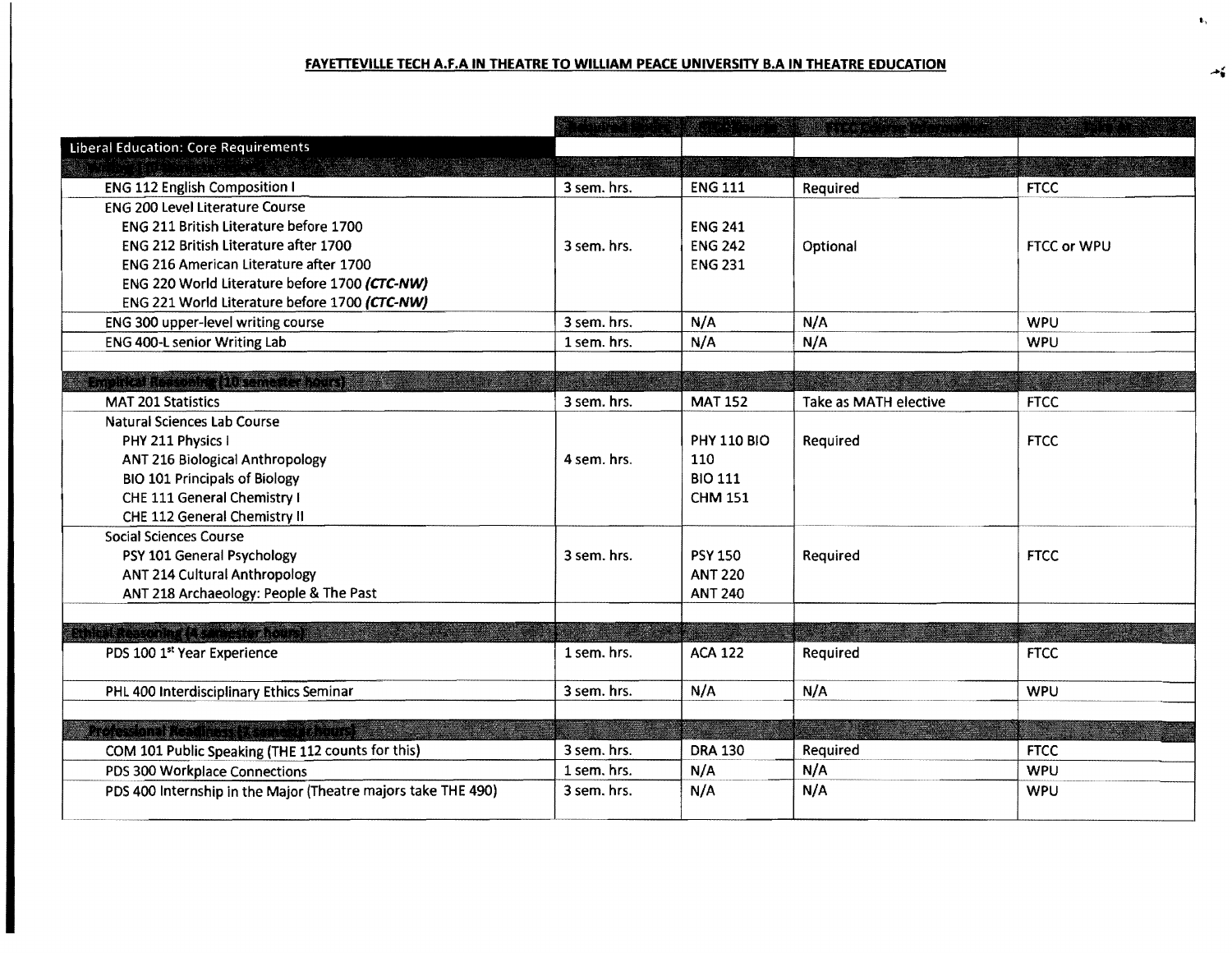| ANT 214 Cultural Anthropology (CTC-NW)        | 3 sem. hrs. | <b>ANT 220</b> | Optional | FTCC or WPU        |
|-----------------------------------------------|-------------|----------------|----------|--------------------|
|                                               |             |                |          |                    |
| <b>ART 160 Art Appreciation</b>               | 3 sem. hrs. | <b>ART 111</b> | Optional | FTCC or WPU        |
| ART 180 Art History Survey                    |             | <b>ART 114</b> |          |                    |
| CRJ 201 Intro to Criminal Justice             | 3 sem. hrs. | <b>CJC 111</b> | Optional | FTCC or WPU        |
| FNG 211 British Literature before 1700        |             | <b>ENG 241</b> |          |                    |
| ENG 212 British Literature after 1700         |             | <b>ENG 242</b> | Optional | <b>FTCC or WPU</b> |
| <b>ENG 216 American Literature after 1700</b> | 3 sem. hrs. | <b>ENG 231</b> |          |                    |
| ENG 220 World Literature before 1700 (CTC-NW) |             |                |          |                    |
| ENG 221 World Literature before 1700 (CTC-NW) |             |                |          |                    |
| HIS 103 World Civilization I (CTC-NW)         |             | <b>HIS 111</b> |          |                    |
| HIS 104 World Civilization II (CTC-NW)        |             | <b>HIS 112</b> | Optional | FTCC or WPU        |
| HIS 201 History of the United States I        | 3 sem. hrs. | <b>HIS 131</b> |          |                    |
| HIS 202 History of the United States II       |             | <b>HIS 132</b> |          |                    |
| PHL 201 Intro to Philosophy                   | 3 sem. hrs. | <b>PHI 215</b> | Optional | FTCC or WPU        |
| PSC 201 American Government                   | 3 sem. hrs. | <b>POL 120</b> | Optional | FTCC or WPU        |
| PSC 202 State and Local Government            |             | <b>POL 130</b> |          |                    |
| REL 111 World Religions (CTC-NW)              |             | <b>REL 110</b> |          |                    |
| REL 114 Intro to the Old Testament            | 3 sem. hrs. | <b>REL 211</b> | Optional | FTCC or WPU        |
| <b>REL 124 Intro to the New Testament</b>     |             | <b>REL 212</b> |          |                    |
| REL 202 Religion in America                   |             | <b>REL 221</b> |          |                    |
| The 103 Introduction to Theatre               | 3 sem. hrs. | <b>DRA 111</b> | Optional | FTCC or WPU        |
| THE 180 Music Appreciation                    |             | <b>MUS 110</b> |          |                    |
| <b>CTC</b> elective                           | 3 sem. hrs. | <b>HUM 115</b> | Optional | <b>FTCC or WPU</b> |

The necessary which is

## WPU TOTAL LIBERAL EDUCATION: 49 HOURS

t,